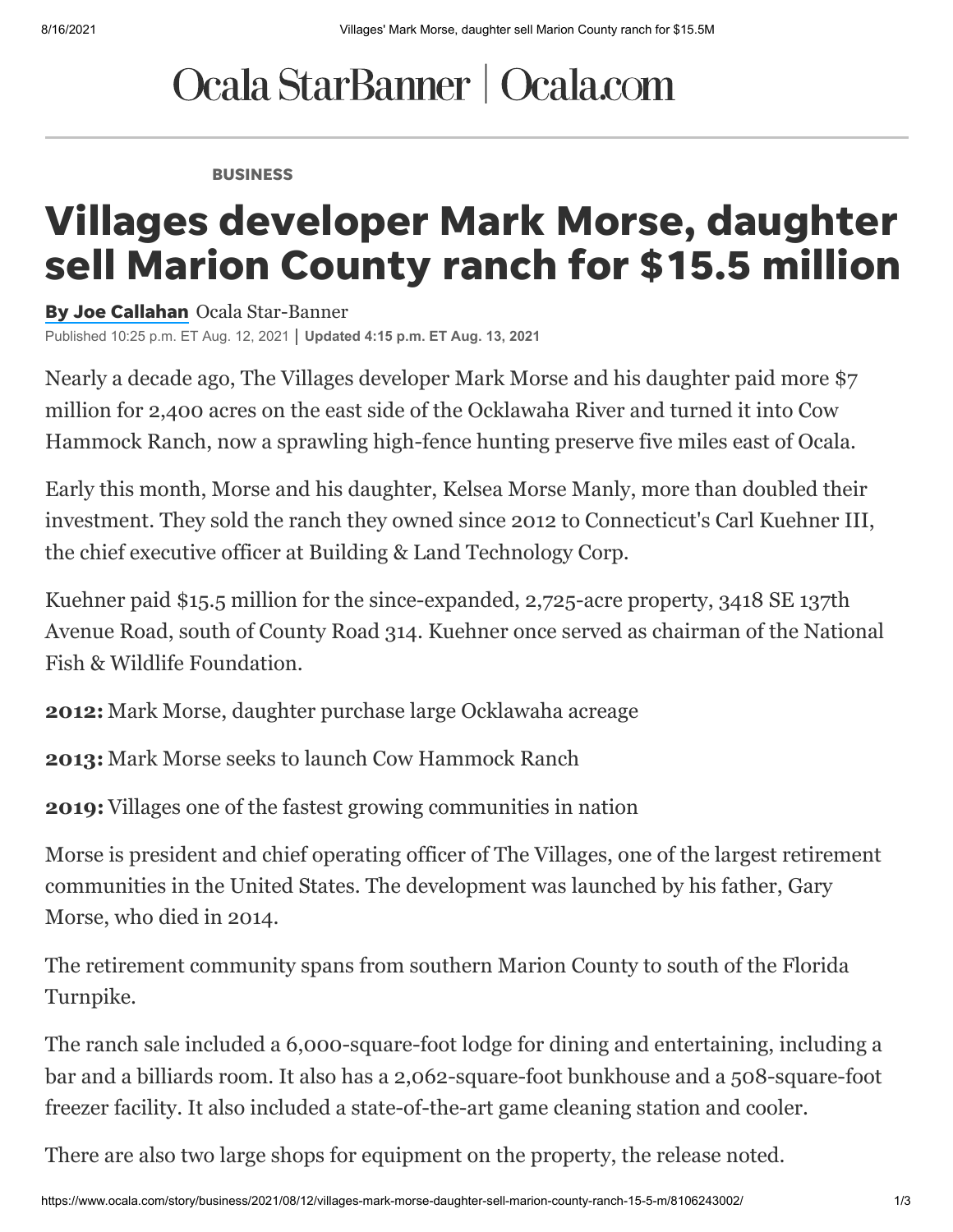Jeff Bewsher, an advisor and wildlife biologist with the Lakeland-based SVN Saunders Ralston Dabtzler real estate company, represented Kuehner during the sale.

Daryl Carter and John Evans of Maury L. Carter & Associates, Inc., represented Morse and Manly.

"I don't know what his intentions are to be honest with you," Bewsher said Thursday in a telephone interview about future plans for the acreage, nearly 2,300 acres of which is surrounded by a high fence.

Ranch advertised as being built for 'wildlife enthusiasts... and avid hunters'

Bewsher issued a press release for SVN early this month, detailing the sale of the ranch, originally listed for \$20 million.

It was billed in real estate bulletins as a beautiful ranch just south of Fort McCoy that was built for "wildlife enthusiasts, recreationists, and avid hunters."

"I try to focus on those properties and what they can offer to my client. Cow Hammock Ranch is certainly one of the best remaining best high fence ranches in Florida," Bewsher said in the release.

Cow Hammock Ranch provides a top-notch, well-managed habitat for an abundance of wildlife, the press release states. The ranch has elk, white-tailed deer and Osceola turkeys, the brochure notes.

"Professionally managed for over a decade, the ranch is high fenced and a fully licensed hunting preserve," he noted in the release. "Inside the boundaries of the high fence are over 20 species of exotic and native wildlife that roam freely on the property."

Morse and Manly, which were doing business as Cow Hammock, LLC, bought the land in 2012 from Rayonier Forest Resources. Both are registered as managers of that company, according to state Division of Corporations records back then.

The pair registered the company in April 2012 and announced in 2013 they were building the hunting preserve.

Back in 2012, Morse owned the M Square Ranch in the Pine Ridge area of Yellowstone and Big Horn counties. Back then he also co-owned Wolf Mountain Ranch in Big Horn and Rosebud counties, Montana.